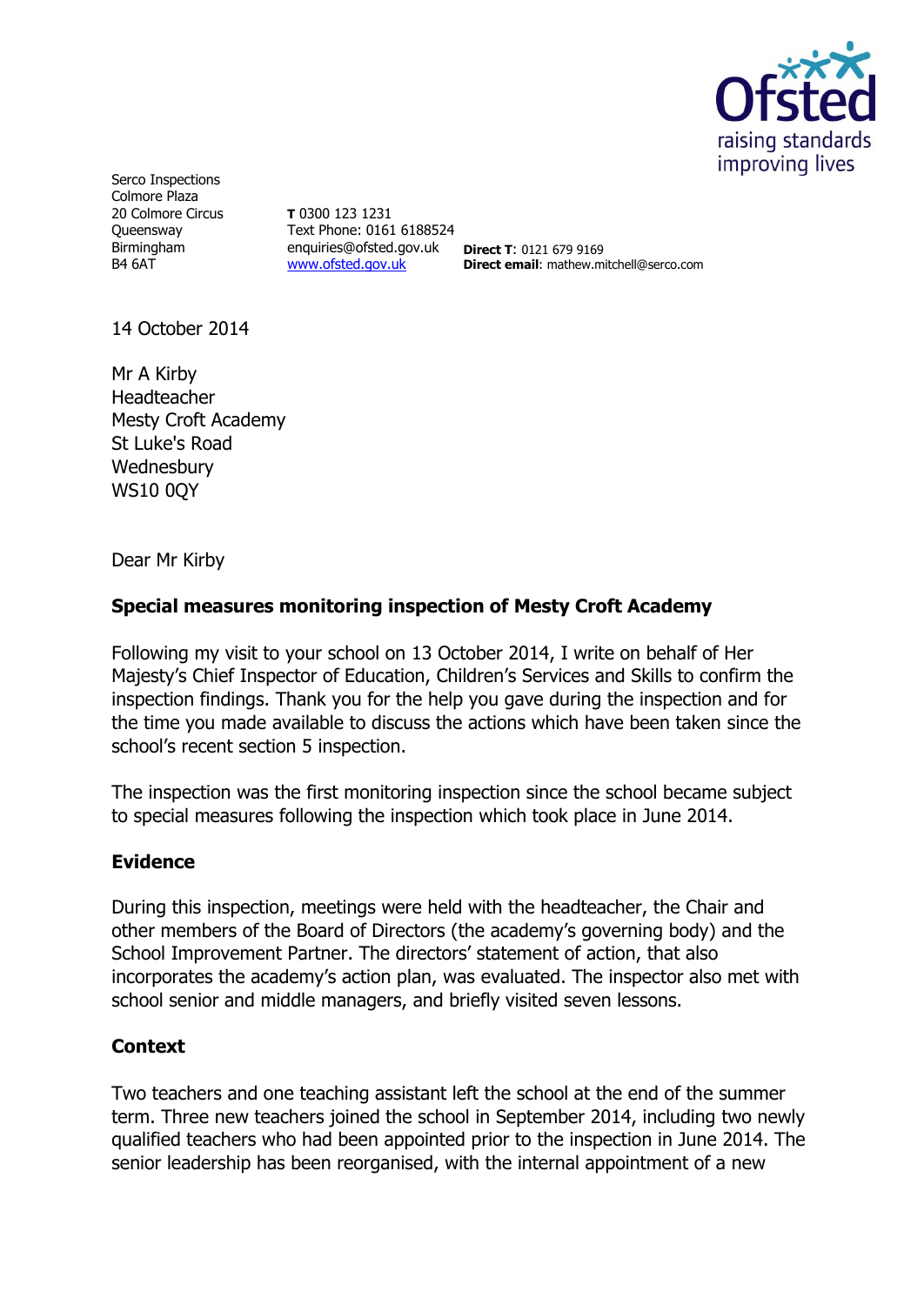

assistant headteacher. A partnership has been established with Manor Primary Academy Teaching School in Wolverhampton. The academy contracts a local authority School Improvement Partner as a consultant.

## **The quality of leadership and management at the school**

The directors' statement of action predominantly refers to whole-school programmes aimed primarily at increasing the time and 'rigour' of monitoring, and more frequent pupil progress data collection. It does not explicitly address in enough detail the key issues for improvement from the previous inspection. Rather than a named leader, these global programmes have several people leading and evaluating their effectiveness, with a different evaluator. There is no action to address the inspection's finding that previous academy self-evaluation has been too generous. There is no specific strategy or training programme to develop teachers' understanding of the current attainment of their pupils, or to improve how that understanding can guide lesson planning to meet the learning needs of individual pupils. There is no clear action to ensure that the checks made by leaders on teaching will be rigorous, other than establishing a three-weekly pupil book scrutiny calendar.

The action plan success criteria are too vague, achievable simply by carrying out the action rather than confirming that the action has delivered a measurable improvement in performance. The pupil achievement milestones that are present do not allow directors to measure the rate of improvement over time, do not have the current 'starting point' specified, and take no account of the variable provision across stages or among groups of pupils. Not every stage is causing concern, or every group of learners. The plan is not recognisable as tailored to the actual improvement needs of Mesty Croft Academy.

An external review of the academy's use of the pupil premium revealed serious shortfalls over time in the monitoring of impact, and delegation of funding, to meet the needs of eligible pupils. Monitoring paperwork was considered 'not fit for purpose'. As yet, the academy has not published its plans for the use of pupil premium for 2014/15. Concerns were rightly raised in the review about the use of this funding to employ special educational needs staff.

Another external review, this of governance, found that the board of directors 'appeared to lack the knowledge or confidence to provide effective strategic leadership to the senior leadership team'. There was no shared understanding of the strategic overview of the academy, with no update to the long-term plan since becoming an academy two years ago. To date, there has been no clear policy for the recruitment of new directors, although there is an ongoing skills audit taking place